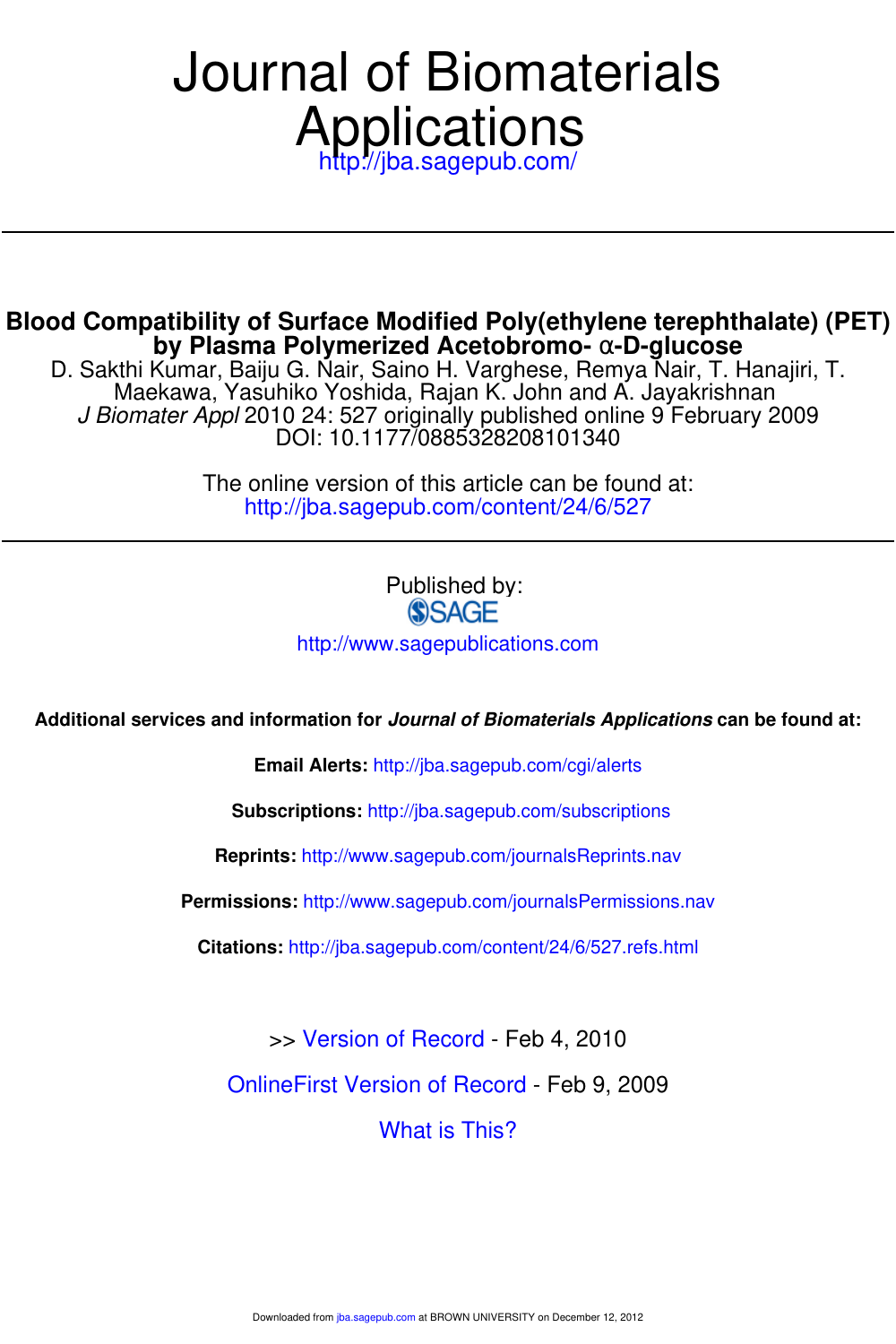# Blood Compatibility of Surface Modified Poly(ethylene terephthalate) (PET) by Plasma Polymerized Acetobromo- $\alpha$ -D-glucose

D. SAKTHI KUMAR,\* BAIJU G. NAIR, SAINO H. VARGHESE, REMYA NAIR, T. HANAJIRI, T. MAEKAWA AND YASUHIKO YOSHIDA Bio-Nano Electronics Research Center, Graduate School of Interdisciplinary New Science, Toyo University, Kawagoe, Saitama 350-8585, Japan

RAJAN K. JOHN

G. S. Center, Department of Physics, C. M. S. College, Kottayam Kerala – 686 001, India

A. JAYAKRISHNAN

Department of Biotechnology, Indian Institute of Technology Madras Chennai, Tamilnadu – 600 036, India

ABSTRACT: Poly (ethylene terephthalate) (PET) was surface modified by plasma polymerization of acetobromo-a-D-glucose (ABG) at different radio frequency (RF) powers. Plasma polymerization was carried out by vaporizing ABG in the powder form by heating at  $135^{\circ}$ C. Surface modification resulted in improved hydrophilicity and smoothness of the surface especially at low RF powers (30–50 W), but at high RF powers, the surface was found to be etched and the hydrophilicity decreased as evidenced by atomic force microscopy (AFM) and contact angle measurements. The plasma polymerized ABG film was found to be extensively cross-linked as evidenced by its insolubility in water.

\*Author to whom correspondence should be addressed.

E-mail: sakthi@toyonet.toyo.ac.jp

JOURNAL OF **BIOMATERIALS APPLICATIONS** Volume 24 - February 2010 527

0885-3282/10/06 0527–18 \$10.00/0 DOI: 10.1177/0885328208101340  $© The Author(s), 2010. Reprints and permissions:$ http://www.sagepub.co.uk/journalsPermissions.nav

Figure 6 appears in color online: http://jba.sagepub.com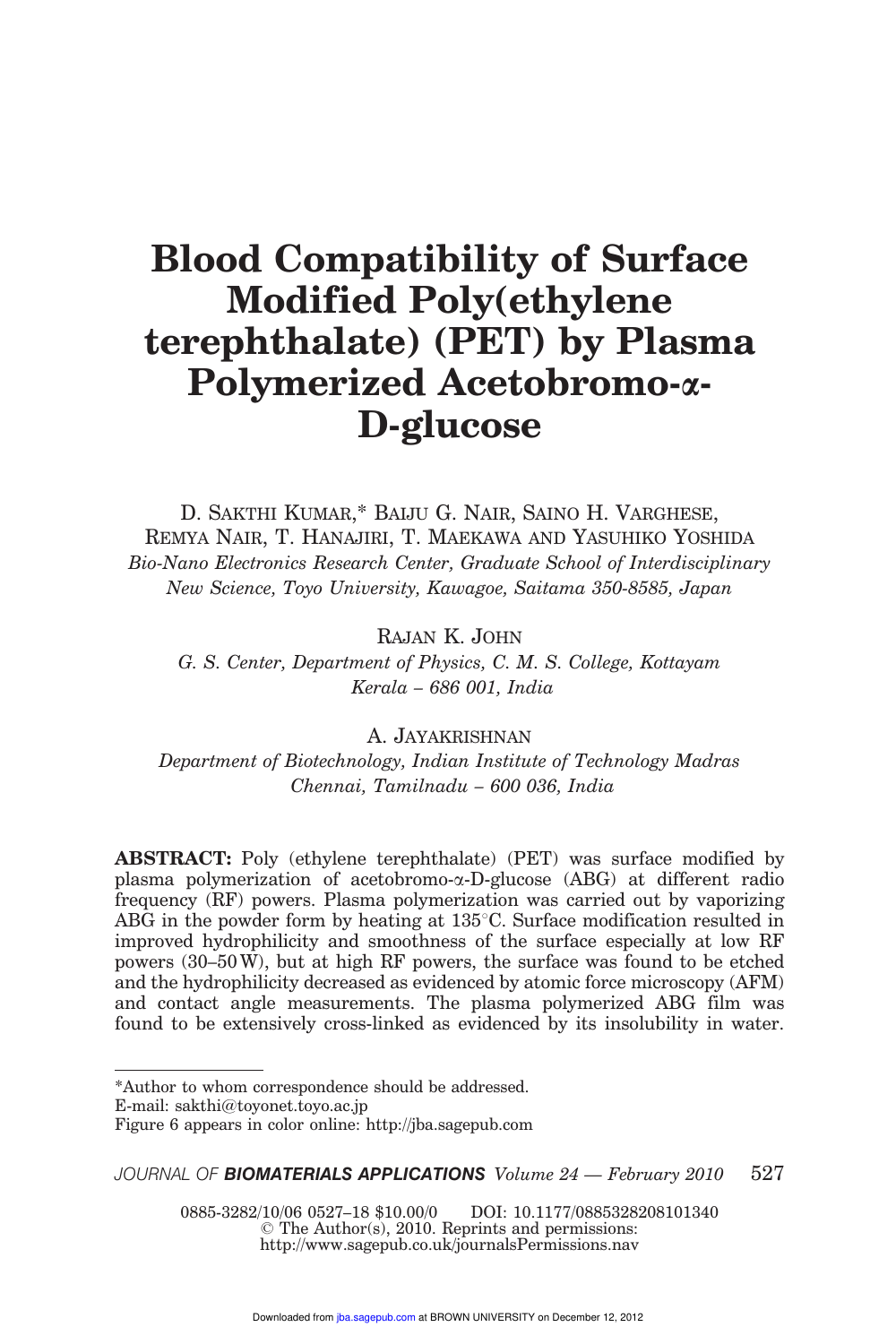Infra red (IR) and X-ray photoelectron spectroscopy (XPS) were employed to characterize the plasma polymerized ABG films. IR studies revealed that at lower RF powers, polymerization was taking place mainly by breaking up of acetoxy group while retaining the ring structures to a major extent during the polymerization process whereas at high RF powers, the rupture of ring structures was indicated. XPS indicated a reduction in the percentage of oxygen in the polymers going from low to high RF powers suggestive of complete destruction of the acetoxy group at high RF powers. Cross-cut tests showed excellent adhesive properties of the plasma polymerized ABG films onto PET. Static platelet adhesion tests using platelet rich human plasma showed significantly reduced adhesion of platelets onto modified PET surface as evidenced by scanning electron microscopy. Polymerization of glucose and its derivatives using RF plasma has not been reported so far and the preliminary results reported in this study shows that this could be an interesting approach in the surface modification of biomaterials.

KEY WORDS: plasma polymerization, surface modification, glucose, PET, platelet adhesion, biocompatibility.

## INTRODUCTION

**P** lasma polymerization has been extensively employed to modify the surface of implants, surgical tools and other medical devices for the surface of implants, surgical tools and other medical devices for improved biocompatibility [1–8]. Because of the highly cross-linked nature of plasma polymers, it is insoluble and stable in aggressive environments such as organic solvents, acids and alkalis compared to conventional non-cross-linked polymers [9]. Therefore, surface modification with plasma polymers on implants or medical accessories is a highly promising method to improve their biocompatibility.

PET is widely used in cardiovascular implants such as sewing rings of the mechanical heart valve prostheses, vascular grafts, cardiac patches and angioplasty balloons because of its excellent mechanical properties and moderate biocompatibility [10–12]. These applications clearly suggest the importance of the surface modification of PET to improve its biocompatibility from its moderate level. Plasma polymerization results in pinhole free, thin, substrate independent films and the method can generally be used to modify the surface properties of any material [13–15].

Human tissues consist of many proteins and sugars such as glycosaminoglycans. Glucose is an important sugar present in the body and therefore it would be safe to assume that the molecule is a biocompatible one. Since we found that to develop a polymer from glucose is bit difficult, we paid attention to develop a plasma polymer from a glucose derivative known as acetobromo-a-D-glucose (ABG). To the best of our knowledge, no attempt has been made to prepare a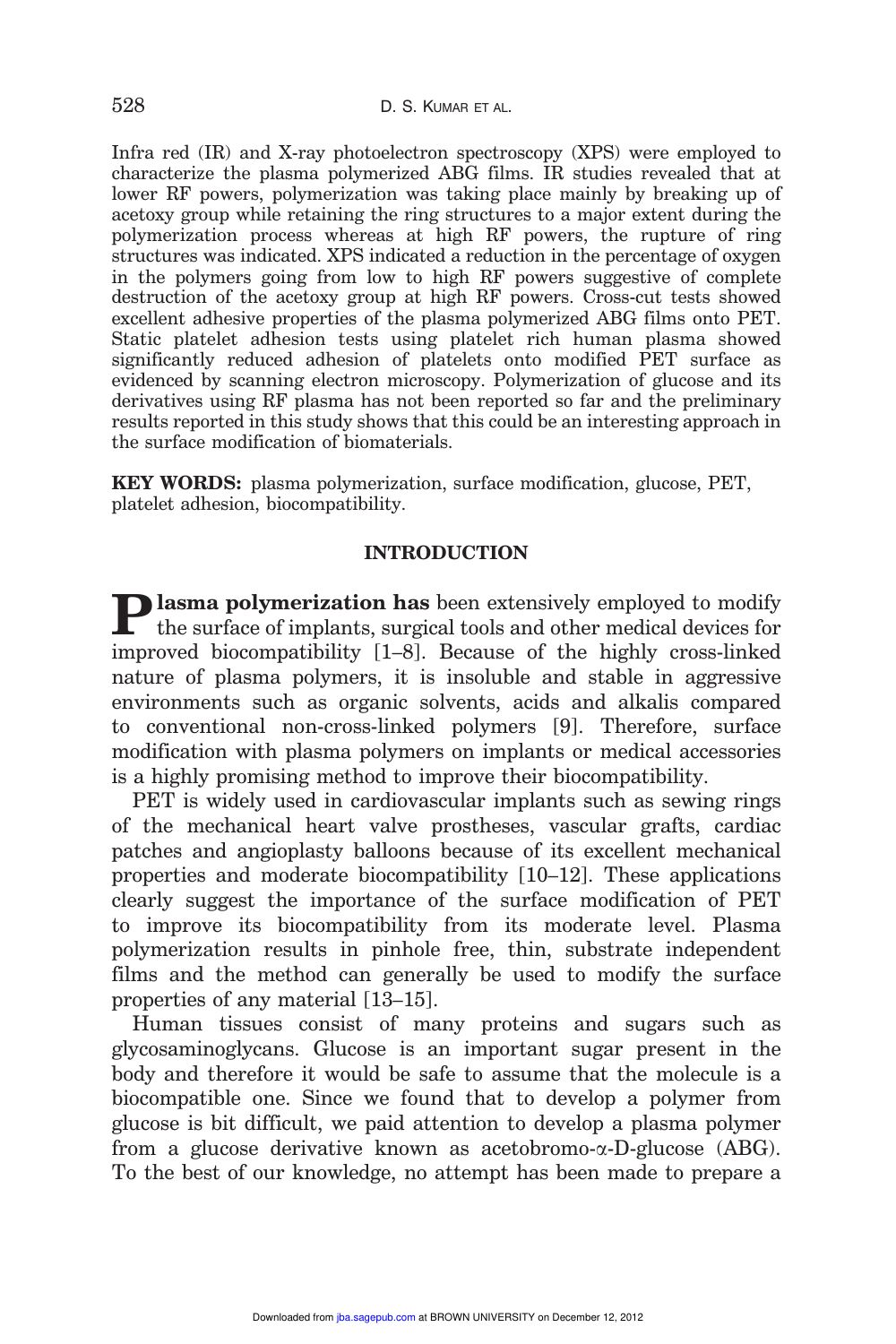polymer film from glucose or a derivative of glucose by any method including radio frequency (RF) plasma polymerization method. In this study, we examined the plasma polymerization of ABG onto poly (ethylene terephthalate) (PET) surfaces and evaluated the surface properties before and after modification.

# EXPERIMENTAL

PET was purchased from Dupont, Japan. Samples of  $3 \text{ cm} \times$  $1.5 \text{ cm} \times 1 \text{ mm}$  size were washed with non-ionic soap solution followed by several rinses using singly distilled water. Specimens were then sonicated in doubly distilled water for 15 min and dried in an air oven at  $50^{\circ}$ C. ABG (2, 3, 4, 6-tetra-O-acetyl- $\alpha$ -D-glucopyranosyl bromide) was purchased from Sigma and was used as such. After successive washing of the glass slides ultrasonically in acetone and distilled water and then drying them in an air oven at  $50^{\circ}$ C, we have coated plasma polymerized ABG (PP-ABG) on to it for infra red (IR) studies. For adhesion strength studies, we have used PET substrates coated with PP-ABG.

The schematic diagram of the plasma polymerization chamber (Samco International, model BP-1, Japan) used for preparation of polymer film is shown in Figure 1. The plasma reactor consists of a Pyrex glass bell jar, a pair of parallel disk electrodes (70 mm in diameter) connected to an RFG 200 RF generator, which is operated at 13.56 MHz, through an impedance matching circuit. Plasma polymerization was carried out by vaporizing ABG in the powder form, from the lower electrode by heating at  $135^{\circ}$ C. The substrate made of glass and/or PET was mounted on the lower side of the upper electrode at the center of the reactor. Thin films of ABG were prepared by the RF discharge at a pressure of 10 Pa, and the flow rate of argon gas was adjusted to 5 mL/min. RF power from 10 to 100 W was introduced into the reactor through a matching box for 3 min.

For structural characterization of ABG films, we employed infrared (IR) spectroscopy (Model JIR 7000 JEOL, Japan) and X-ray photoelectron spectroscopy (XPS) (ESCA 750, Shimadzu, Japan—we have used the software provided along with ESCA 750 for curve fitting to C1s narrow scan and for the same we have used average of Gaussian-Lorentz( $(G + L)/2$ ). For recording the IR spectra, ABG coated onto the glass substrates was scrapped and pelletized with KBr. For surface characterizations, we employed scanning electron microscopy (SEM) (Model 7400F, JEOL, Japan), and atomic force microscopy (AFM, operated in DFM mode) (Model SPA 300, Seiko Instruments, Japan).

Adhesion to the substrate was estimated by cross cut test in which an adhesive tape is used to peel off a thin film cross cut to 100 squares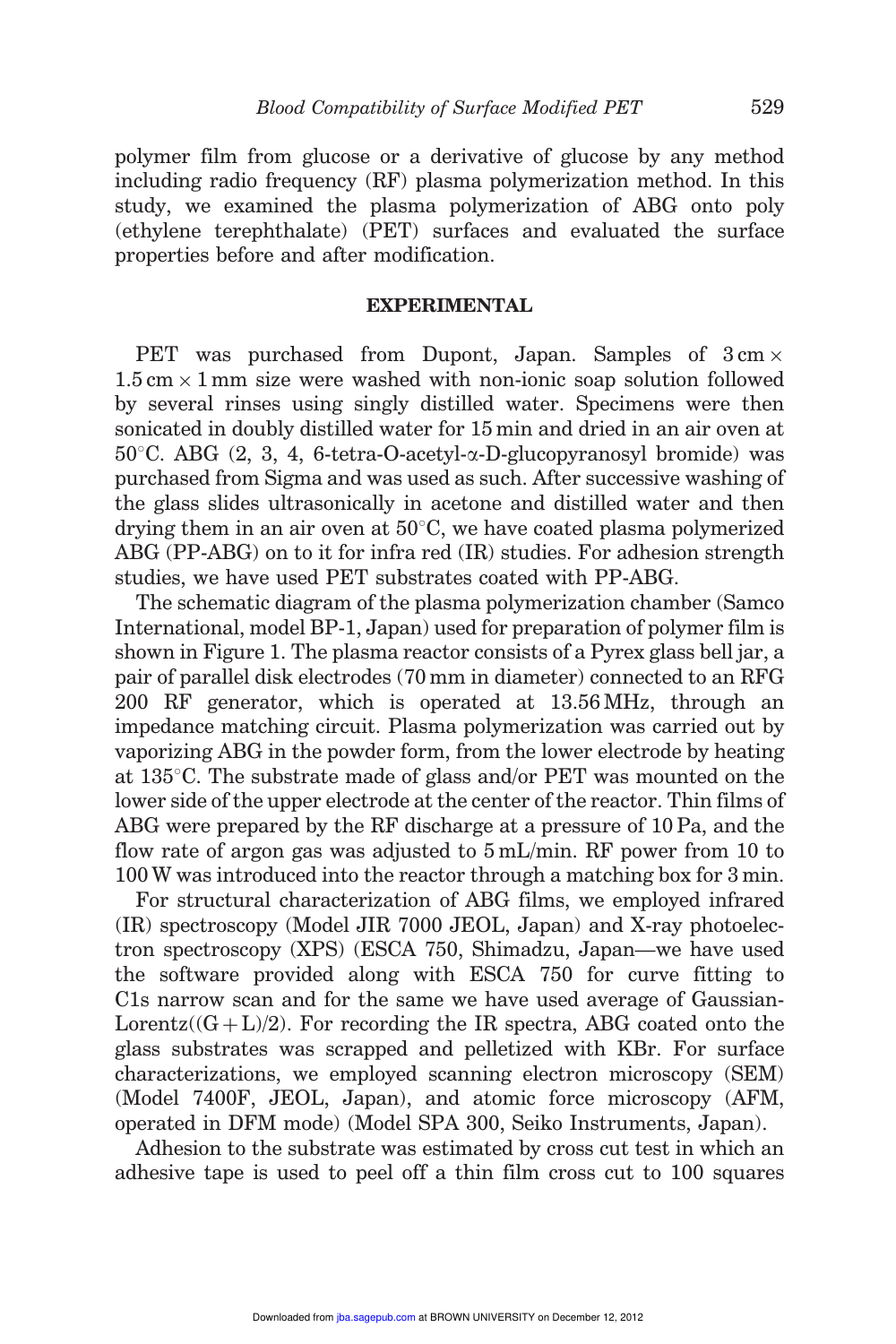$(10 \times 10; 1 \times 1)$  mm each. For cutting the thin film we have used a razor blade and to peel off the film we have used a standard adhesive tape (SEKSUI, Japan)) from the PET substrate. The adhesive strength is expressed by the index from 0 to 10, depending on the extent of retention of the squares on peeling off the tape, where index 0 means complete detachment of cross cut squares and index 10 refers to no detachment of the cross cut squares [16]. Contact angle measurements were done using a contact angle goniometer (ERMA Inc., Tokyo, Japan). For thickness measurement of the thin films we have made step structures of the thin films on glass substrates and measured the step height using thickness measurement instrument (Dektak II A, USA).



Figure 1. Structure of 2, 3, 4, 6-tetra-O-acetyl-a-D-glucopyranosyl bromide (Acetobromoglucose–ABG).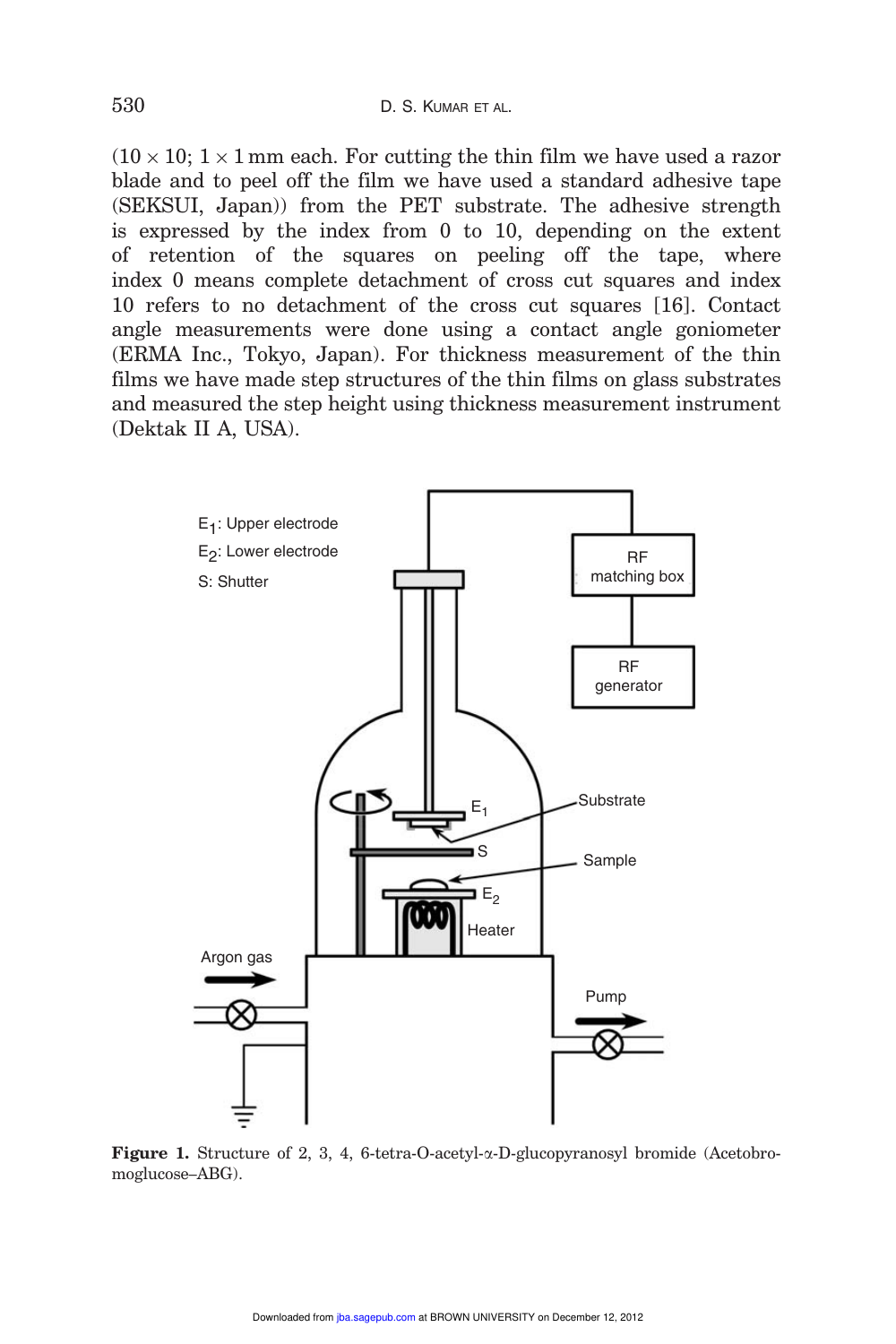A preliminary blood-compatibility assessment was done by in vitro platelet adhesion studies using platelet rich human plasma. For platelet adhesion studies, ABG-coated and uncoated PET substrates were treated with to platelet rich plasma (PRP) from human blood as reported previously [17]. After washing gently with buffer (phosphate buffered saline  $(0.1 M, pH 7.4)$  many times to remove non-adhering platelets, adhered platelets were fixed with 2.5% glutaraldehyde solution, freeze-dried in a laboratory freeze dryer, coated with gold (thickness of  $50 \text{\AA}$ ) and examined in the SEM.

#### RESULTS AND DISCUSSION

The structure of ABG is shown in Figure 2 Through plasma polymerization of ABG, we can develop polymer films on PET substrates with thickness approximately from  $1000$  to  $4000$  A while using RF power for 3 min from 10 to 100 W. Figure 3 depicts the IR spectra of ABG and plasma polymerized ABG films prepared under different RF powers from 10 to 100 W. A reduction of the peak intensity around  $1751 \text{ cm}^{-1}$ can be seen while going from monomer to the polymer, and further with increasing RF powers from 10 to 100 W. This particular peak represents the acetoxy group  $(CH_3COO)$  in the monomer as well as in the polymer [18]. The reduction in the intensity of the peak is believed to be an indication of the rupture of this particular group. Peaks in the range from  $1018$  to  $1442 \text{ cm}^{-1}$  indicate the presence of ring structures in the monomer as well as in polymer [18]. At lower RF powers  $(10 \& 30 W)$ of polymers, we can observe a reduction in the number of peaks and



Figure 2. Experimental setup for plasma polymerization. Ar–Argon, RP–Rotary pump, RFG–Radio frequency generator, IM–matching box, U–Upper electrode, M–Monomer, S–Substrate.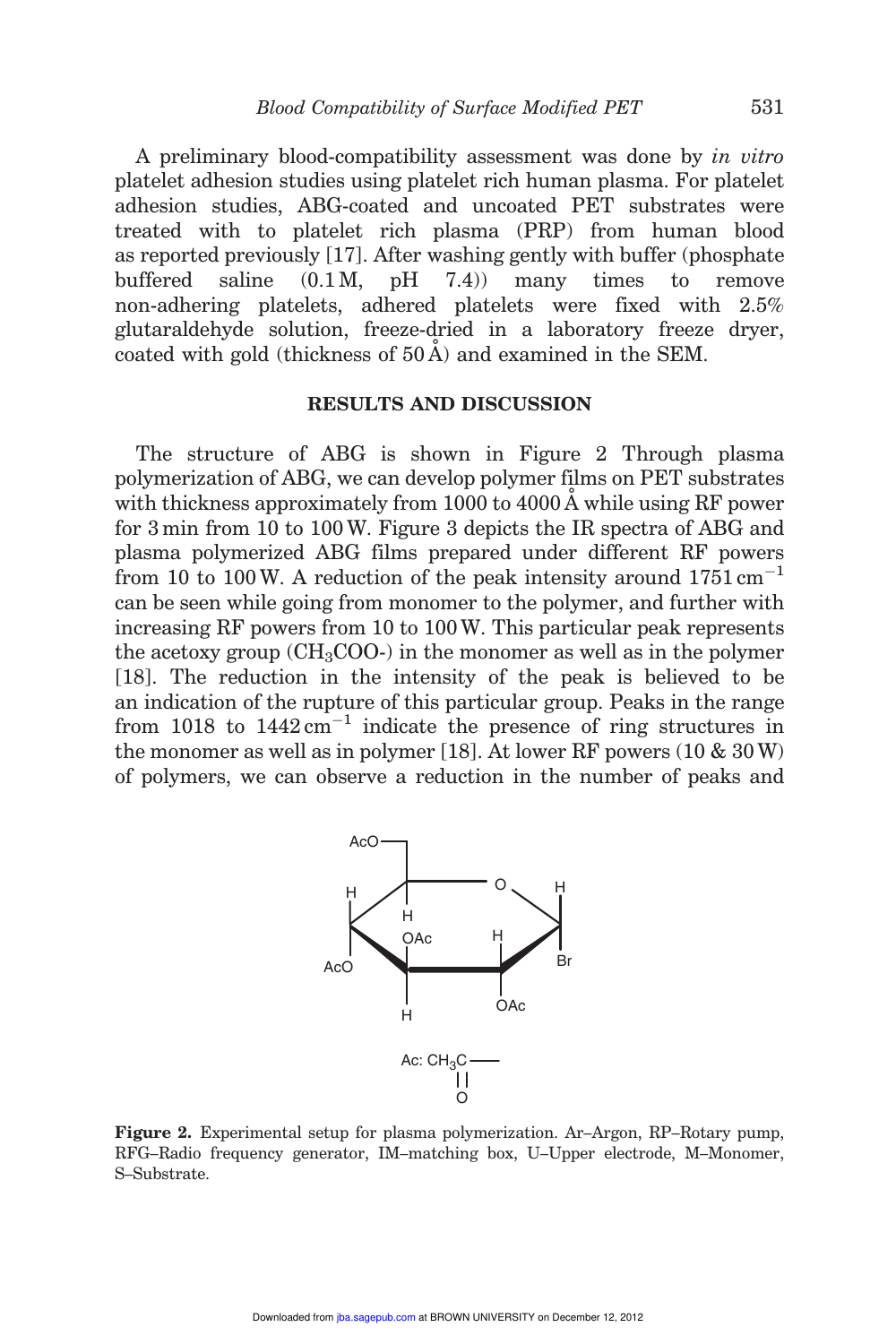

Figure 3. IR spectra of ABG for both monomer and plasma polymerized films.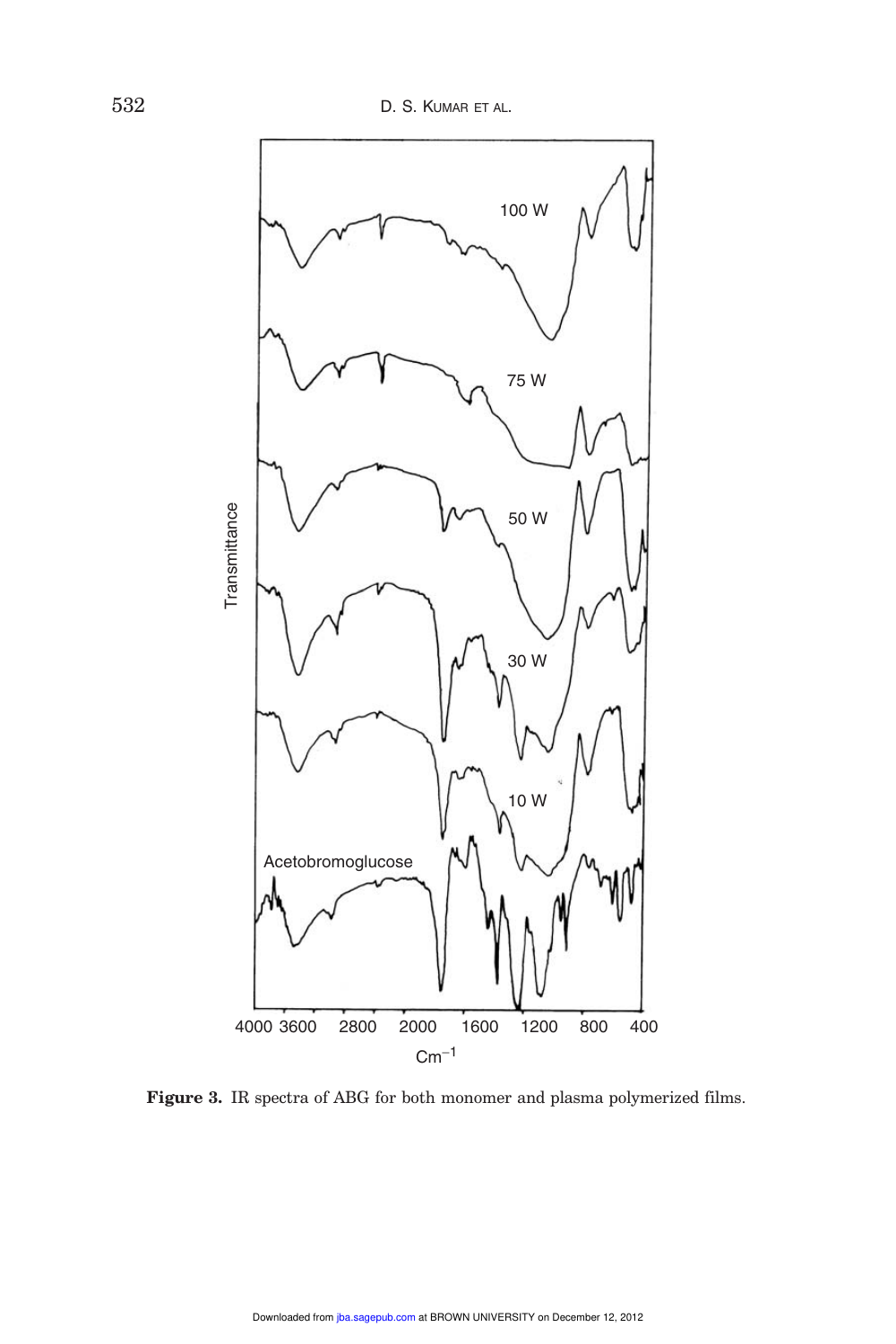a broadening of the band in this range. Reduction in the numbers of peaks can be related to the destruction of ring structures in the monomer during plasma polymerization even though the presence of some peaks in this area indicate that the ring structure is retained to a major extent in the polymer. According to Osada et al. [19], broadening of IR peaks can be considered as the characteristic of plasma polymers. At higher RF powers (50, 75, and 100 W) we could not observe any peaks in the range of  $1018-1442 \text{ cm}^{-1}$  and rather a broad strong peak is observed. This may be an indication of the rupture of ring structures at the higher powers. However, the existence of the broad band in this area shows that ring structure is retained to a certain extent in the polymer. IR studies reveals that at lower RF powers, polymerization is taking place mainly by breaking up of acetoxy group while retaining the ring structures to a major extent during the polymerization process. We can expect polymerization due to very low level cross-linking at this stage. However, at higher RF powers we can see the rupture of the ring structures and a total destruction of the acetoxy group which leads to a highly cross-linked polymer.

To verify our observations further regarding the polymerization of the ABG, we took the ESCA spectra of plasma polymers obtained at different RF powers of 10–100 W. Figure 4 shows the spectra of C1s of plasma polymers from 10 to 100 W. From this figure, it can be seen that the peak at the left shoulder of the C1s spectra is diminishing while moving from low power to high power. To check the indication of this phenomenon, we carried out the curve fitting analysis to C1s peak of the polymers. Figure 5 depicts a curve fitting analysis on C1s peak of polymer obtained at 75 W. Table 1 gives the detailed percentage analysis of the different carbon bondings in the polymers for different powers. It is seen that percentage of CH bonds in the plasma polymers show a slight upward tendency with respect to the increase in the plasma powers. However, percentage of C–O and C(O)O decreases while going from lower power to higher power. This fact would be undoubtedly related to our observation regarding acetoxy group that, at the lower RF power, this group is retained up to a certain extent and gradual destruction of acetoxy group is taking place at the higher RF powers leading to complete destruction at 100 W. This observation clearly shows that at the lower powers, we can expect some order in the polymerization but at higher powers, we can expect a highly cross-linked structure. The percentage of  $C=O$  is retained by and large in the polymer, which can be explained due to the higher dissociation energy needed for breaking  $C=O$  bonds.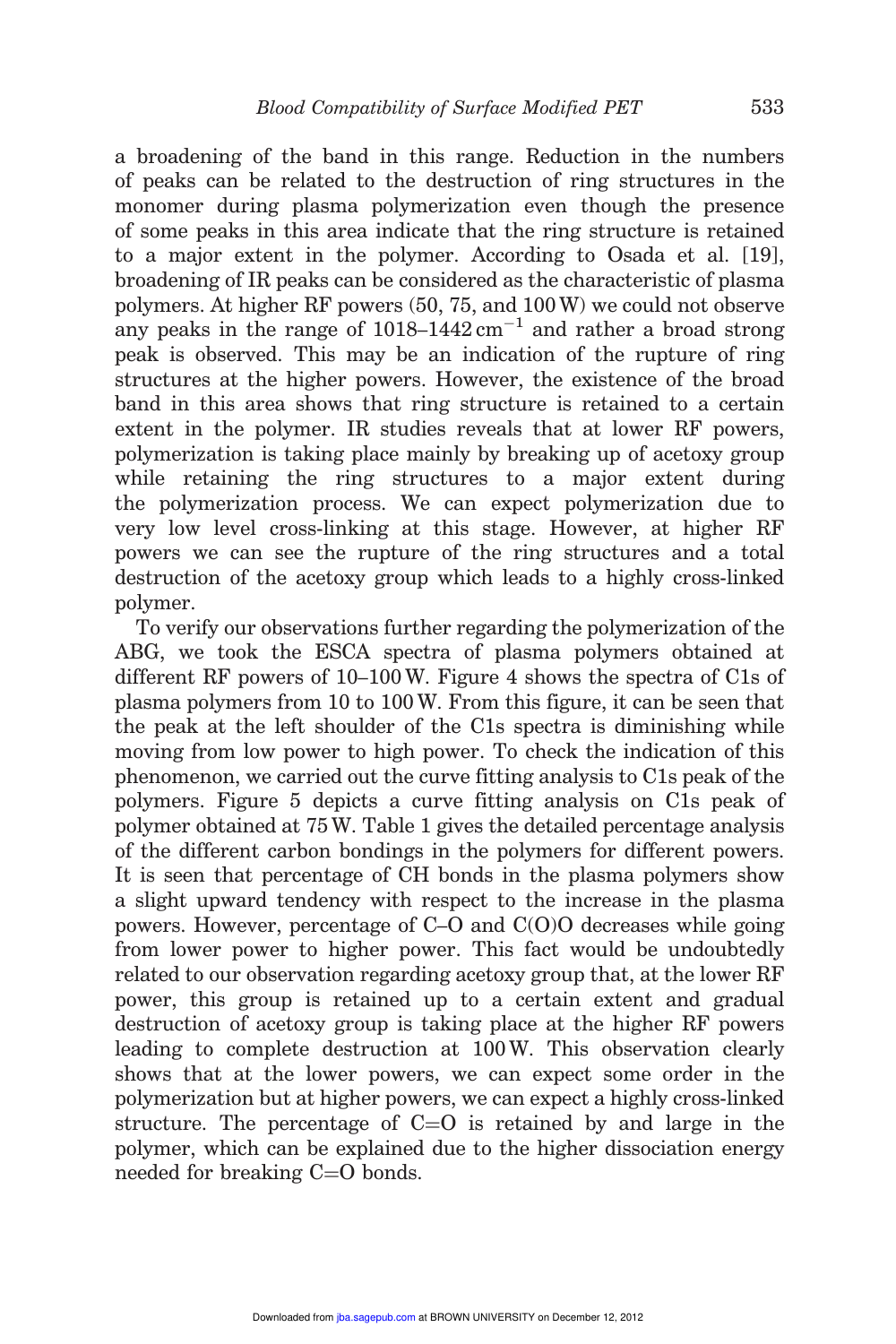

Figure 4. C1s spectra obtained by ESCA.

Table 2 compares different elements in the monomer and polymers obtained by ESCA analysis. This table shows that percentage of carbon in the polymer is increasing in comparison with other elements while going from lower power to higher RF power. We can observe a reduction in the percentage of oxygen in the polymers going from low powers to high powers. This observation can be related to the complete destruction of the acetoxy group while polymerizing the monomer. However, an interesting observation is that the percentage of bromine is the same in the polymer as in the monomer even though dissociation energy is low for C-Br bond.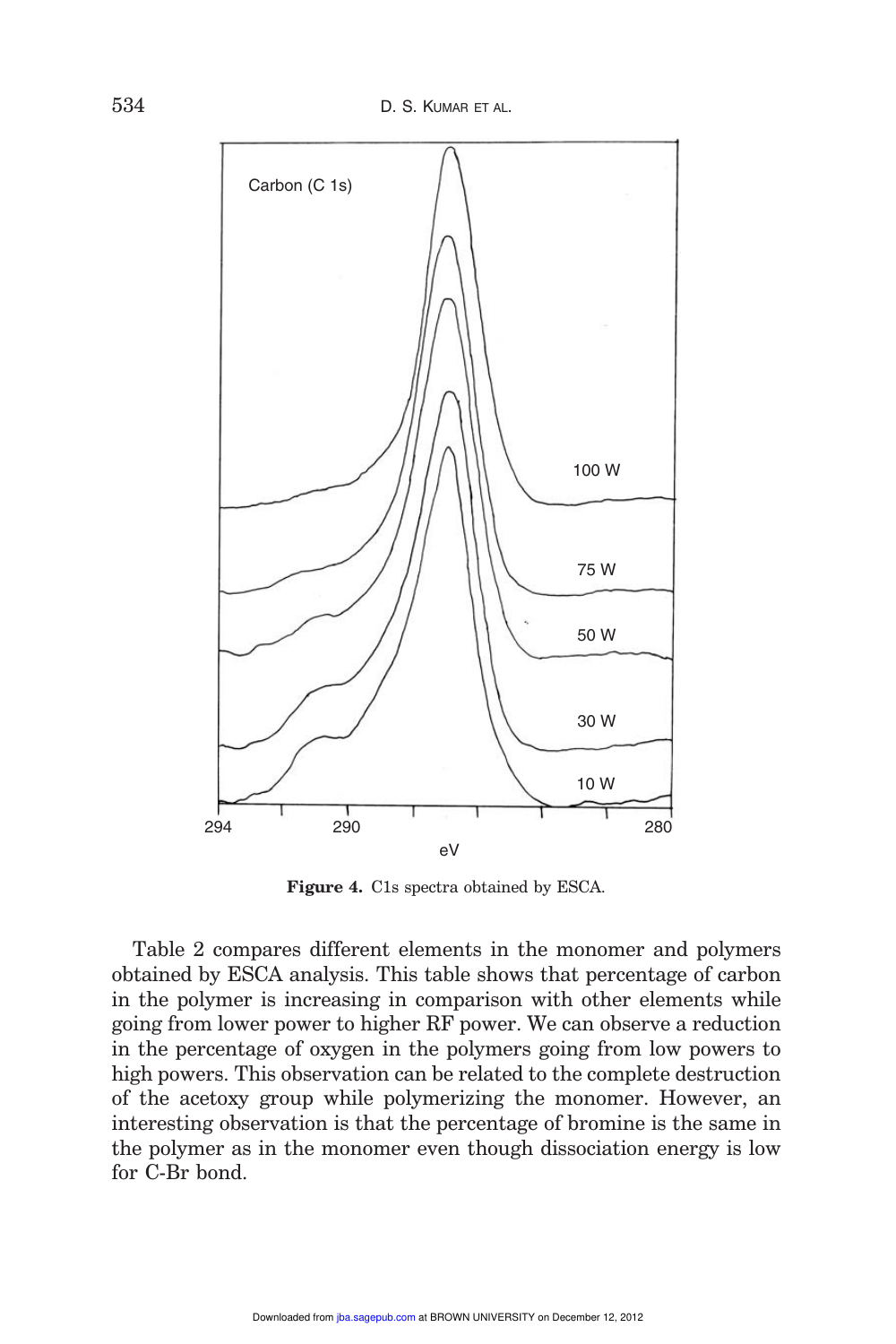

Figure 5. Curve fitted spectra of C1s spectra for plasma polymerized ABG prepared by 75 W RF power.

Table 1. Percentage of different carbon bondings obtained from C1s spectra for plasma polymerized films developed at different RF powers.

|      |      |      |     | RF power C-H (285) eV C-O (286) eV C=O (288) eV C(O)O (289) eV |
|------|------|------|-----|----------------------------------------------------------------|
| 10W  | 61.4 | 19.9 | 7.8 | 10.9                                                           |
| 30W  | 67.1 | 16.6 | 7.2 | 9.1                                                            |
| 50W  | 70.2 | 15.5 | 6.8 | 7.5                                                            |
| 75W  | 72.3 | 14.8 | 6.6 | 6.3                                                            |
| 100W | 75.4 | 12.5 | 6.9 | 5.2                                                            |

The foregoing observations lead us to conclude that plasma polymerization is taking place at lower RF powers by breaking some acetoxy groups while retaining by and large the ring structure. However at higher powers, we predict complete destruction of acetoxy group and destruction of ring structures of the monomer which leads to a highly cross-linked polymer by keeping bromine content same. This cross-linking nature is very common in the plasma polymers and therefore, it is practically impossible to arrive at any definite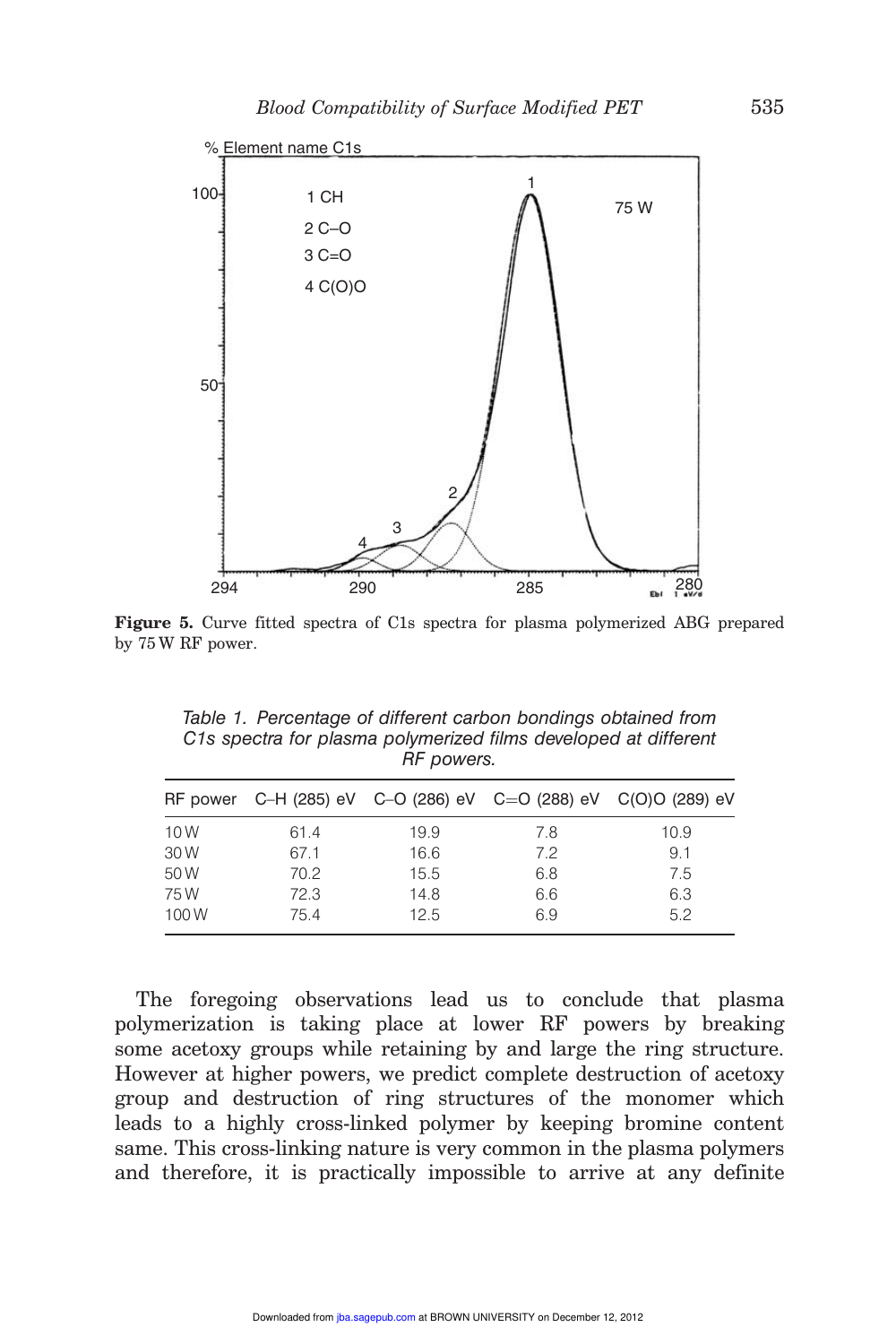| $\downarrow$ Materials elements $\rightarrow$ | C <sub>1s</sub> | O1s   | Br 3d |
|-----------------------------------------------|-----------------|-------|-------|
| Monomer (%-Theoretical)                       | 58.33           | 37.50 | 4.17  |
| 10W                                           | 71.34           | 24.80 | 3.86  |
| 30W                                           | 73.97           | 22.25 | 3.88  |
| 50W                                           | 79.55           | 17.33 | 3.12  |
| 75W                                           | 82.54           | 13.50 | 3.96  |
| 100W                                          | 85.55           | 10.73 | 3.72  |

Table 2. Atomic percentage of different elements in monomer and plasma polymerized films obtained at different RF powers.

Table 3. Adhesive strength of plasma polymerized films obtained at different RF powers.

| RF power       | 10W | 30 W | 50 W | 75 W | 100W |
|----------------|-----|------|------|------|------|
| Adhesive index |     | 9    | 10.  | 10   | 10   |

conclusions regarding their structure, considered as one of the drawbacks [9].

A high degree of adhesion to any substrates is considered as the important physical property of the plasma polymerized films [9]. To check the adhesion property of the plasma polymerized film, we carried out cross cut test as described before. Table 3 shows the strength of adhesion to the PET substrate. As can be seen, good adhesion of the polymer is evident at higher powers.

To check the insolubility of the plasma polymerized ABG films at different powers (10–100 W), films were gently scrapped from the surfaces of the glass substrates and examined their solubility in water. All films were found to be insoluble in water and thus suggesting that the films are highly cross-linked.

The static water-in-air contact angle was determined at room temperature. The contact angle formed between a sessile drop of water and the surface of PET and modified PET is directly related to the forces at the liquid-solid interface, indicating the hydrophobic or hydrophilic characteristics of the surface [20]. The measurement was performed using doubly distilled water and values provided are average of 10 measurements.

Table 4 depicts the contact angle data obtained from the plasma polymerized ABG modified and unmodified PET surfaces. The untreated PET has a hydrophobic surface exhibiting a water-in-air contact angle of  $82 \pm 1^{\circ}$ . After the surface modification with ABG, the contact angle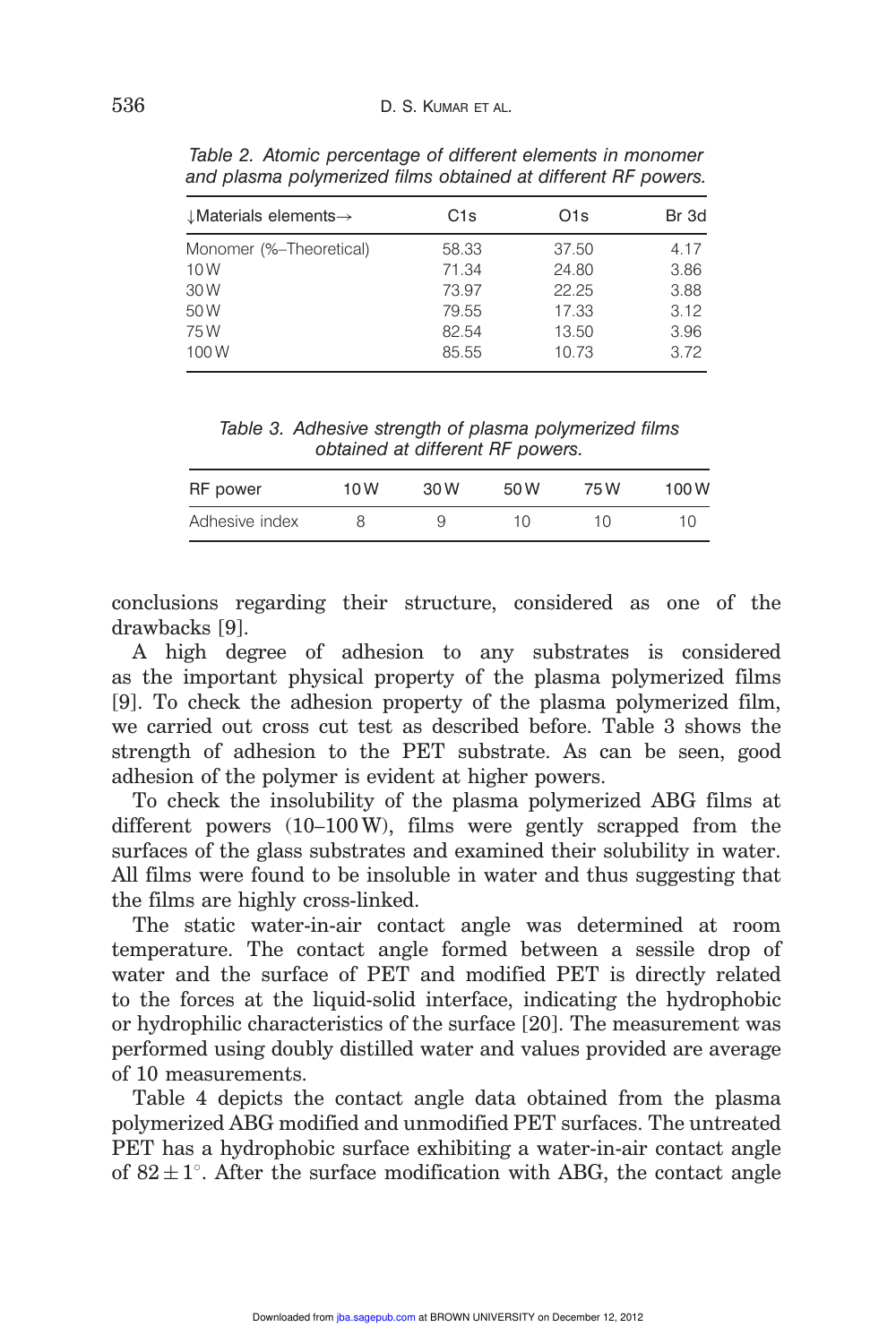|                                                                                              |     | $\alpha$ and $\beta$ is the power of $\alpha$ . |      |           |       |
|----------------------------------------------------------------------------------------------|-----|-------------------------------------------------|------|-----------|-------|
| Sample                                                                                       | PFT | 10W                                             | 30 W | 50 W 75 W | 100 W |
| Contact angle (°) $\pm$ SD $82 \pm 1$ $36 \pm 2$ $36 \pm 2$ $39 \pm 2$ $42 \pm 2$ $44 \pm 2$ |     |                                                 |      |           |       |

Table 4. Water-in air contact angle of unmodified PET and surface modified PET with plasma polymerized films of ABG obtained at different RF powers.

decreased to  $33 \pm 2^{\circ}$  (for 30 W) and to  $44 \pm 2^{\circ}$  (for 100 W). These results clearly indicate that surface modification of PET with plasma polymerized ABG results in highly hydrophilic surfaces [21]. Hydrophilicity of the surface is considered as one of the desirable property of a biomaterial surface [22,23].

AFM was employed to examine the surface morphology of the PET and plasma polymerized ABG surfaces. Figure 6(a) shows the surface morphology of the PET substrate. Figure 6(b) to (d) show the nature of the surface of the plasma polymerized ABG coated PET at RF powers of 30–100 W. At 30 and 50 W, the surface features were very much similar and therefore we have provided AFM picture of only 30 W. It is seen that the plasma polymerized ABG films are almost smooth and uniform in coverage of the substrate. The surface modification involving plasma polymerization of a polymer itself generates a smooth and uniform surface is particularly noteworthy and could be considered as a pointer to better hemocompatibility [24].

From the AFM pictures, it can be seen that while using higher plasma powers during surface modification, it indirectly causes an etching on the surface of the modified PET. This etching destroys the smoothness of the surfaces. Etching is highly evident on the surface generated using an RF power of 100 W for surface modification (Figure  $6(d)$ ). We can see a limited level of etching on the surface of the modified material using an RF power of 75 W. Since a smooth surface is better in preventing adhesion of blood components such as proteins and cells compared to a rough surface with pits and crevices etc., the etching of surfaces leading to surface roughness may not be desirable in the fabrication of biocompatible surfaces. Therefore, surface modification using RF plasma has to be optimized with respect to the RF power employed for the modification.

Static platelet adhesion studies showed significant difference in the platelet adhesion character of untreated PET and plasma polymerized ABG modified surfaces. Figure 7(a) to (e) show the SEM of platelet adhesion onto unmodified PET (Figure  $7(a)$ ) and plasma modified samples at different RF powers (Figure 7(b) to (e)).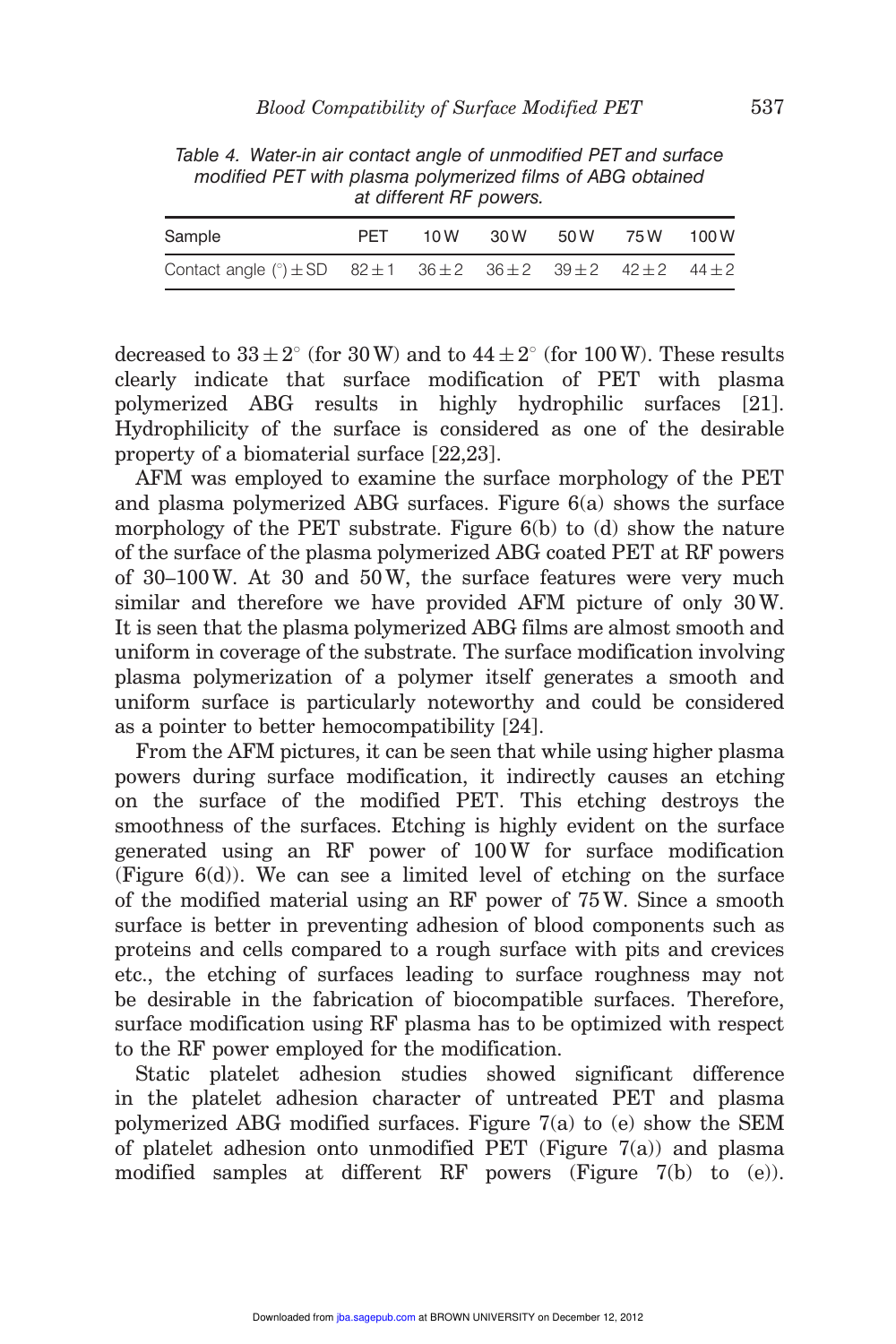

Figure 6. AFM of surface of unmodified PET and modified PET with PP-ABG at different plasma powers (a) unmodified PET (b) Modified by 30 W (c) 75 W, and (d) 100 W.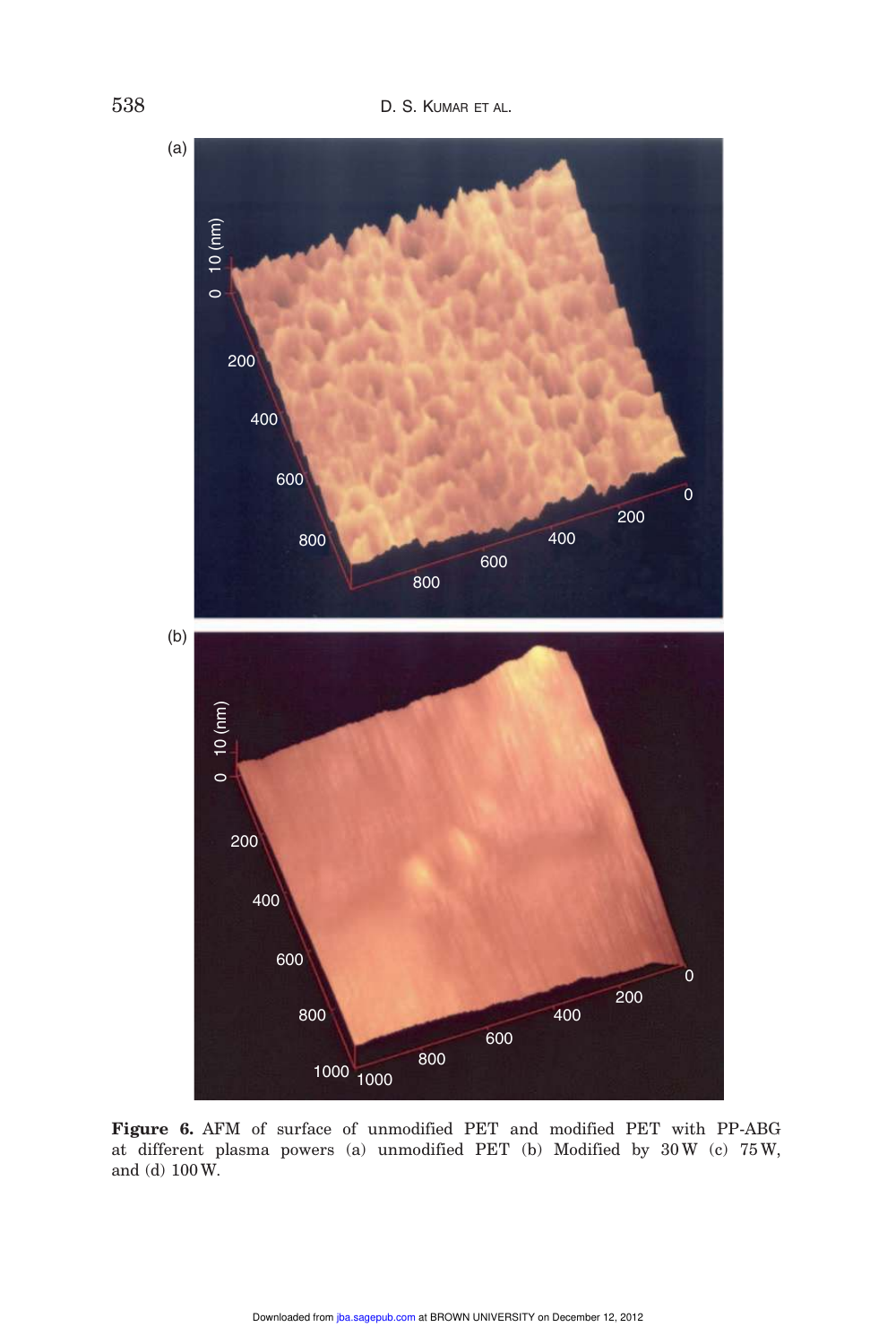

Figure 6. Continued.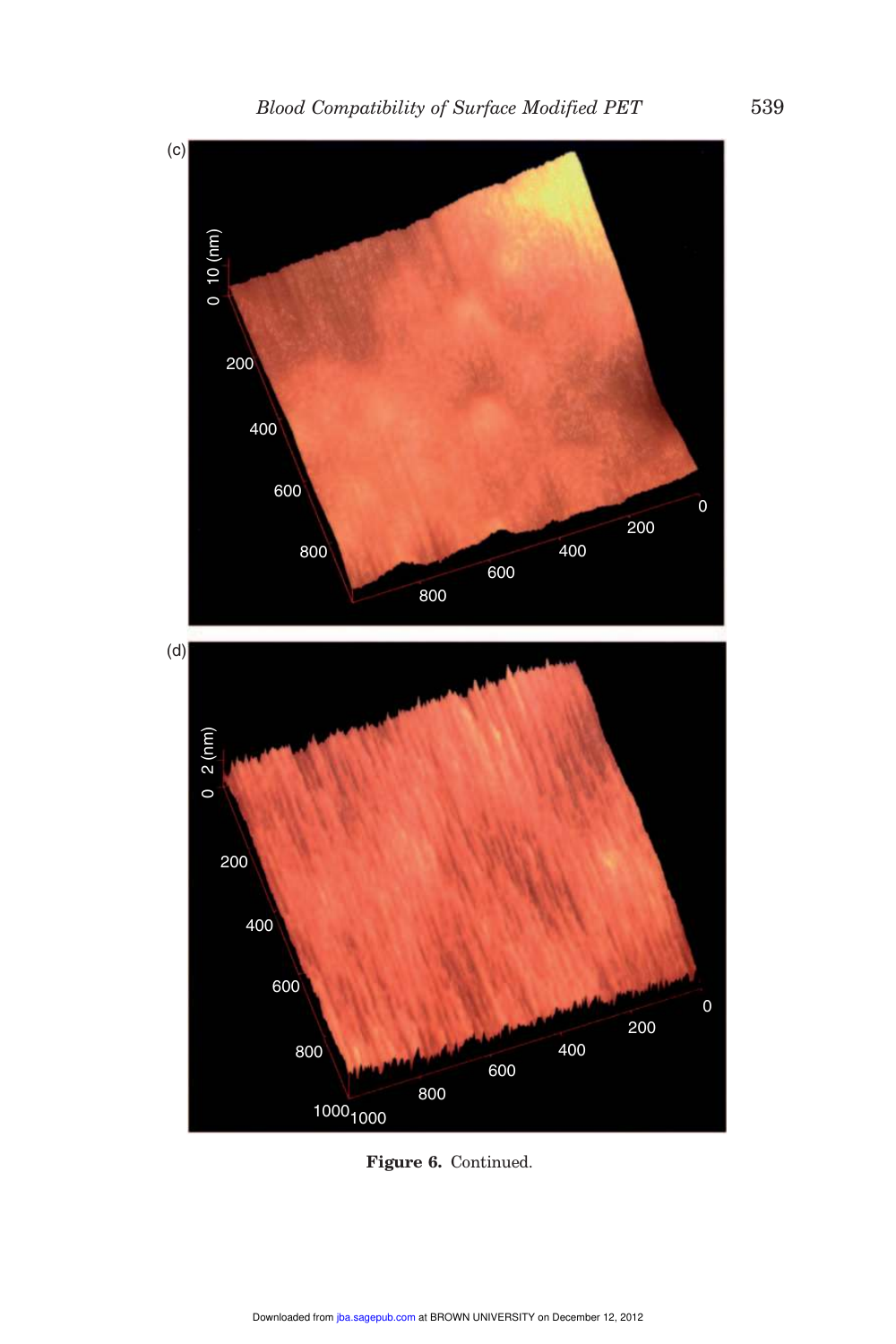

**Figure 7.** SEM showing platelet adhesion on to unmodified PET surface (a) and PP–ABG deposited on PET surface (b)  $30 W$  (c)  $50 W$  (d)  $75 W$ , and (e)  $100 W$ .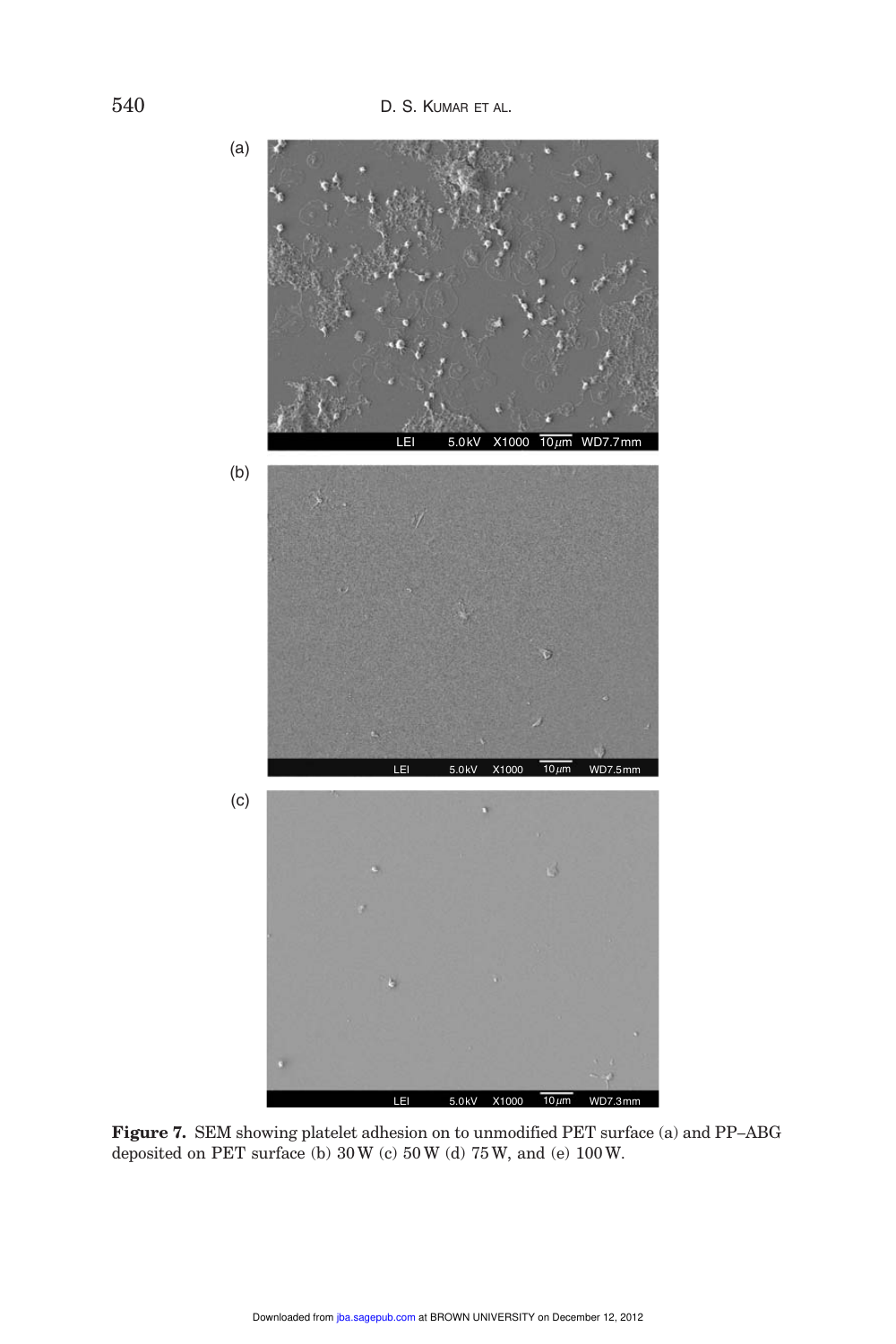

Figure 7. Continued.

Considerably reduced platelet adhesion on the modified surfaces compared to unmodified PET surface indicates the improved nature of the blood compatibility [23,25]. It is also seen that there seems to be a tendency for increased adhesion of platelets on surfaces modified a high RF power. This phenomenon is possibly suggestive of the importance of moderate RF power (30–50 W) for generating a more blood compatible surface. Here it is worthwhile to point out that while going from low power to high RF powers, the hydrophilicity of the surface decreases as evidenced by the contact angle data. Another important observation is that that while going from low RF power to high RF power, we can see that the oxygen content in the plasma polymerized ABG is also decreasing. The oxygen content and hydrophilicity bear a direct relationship due to hydrogen bonding of water. Along with this, the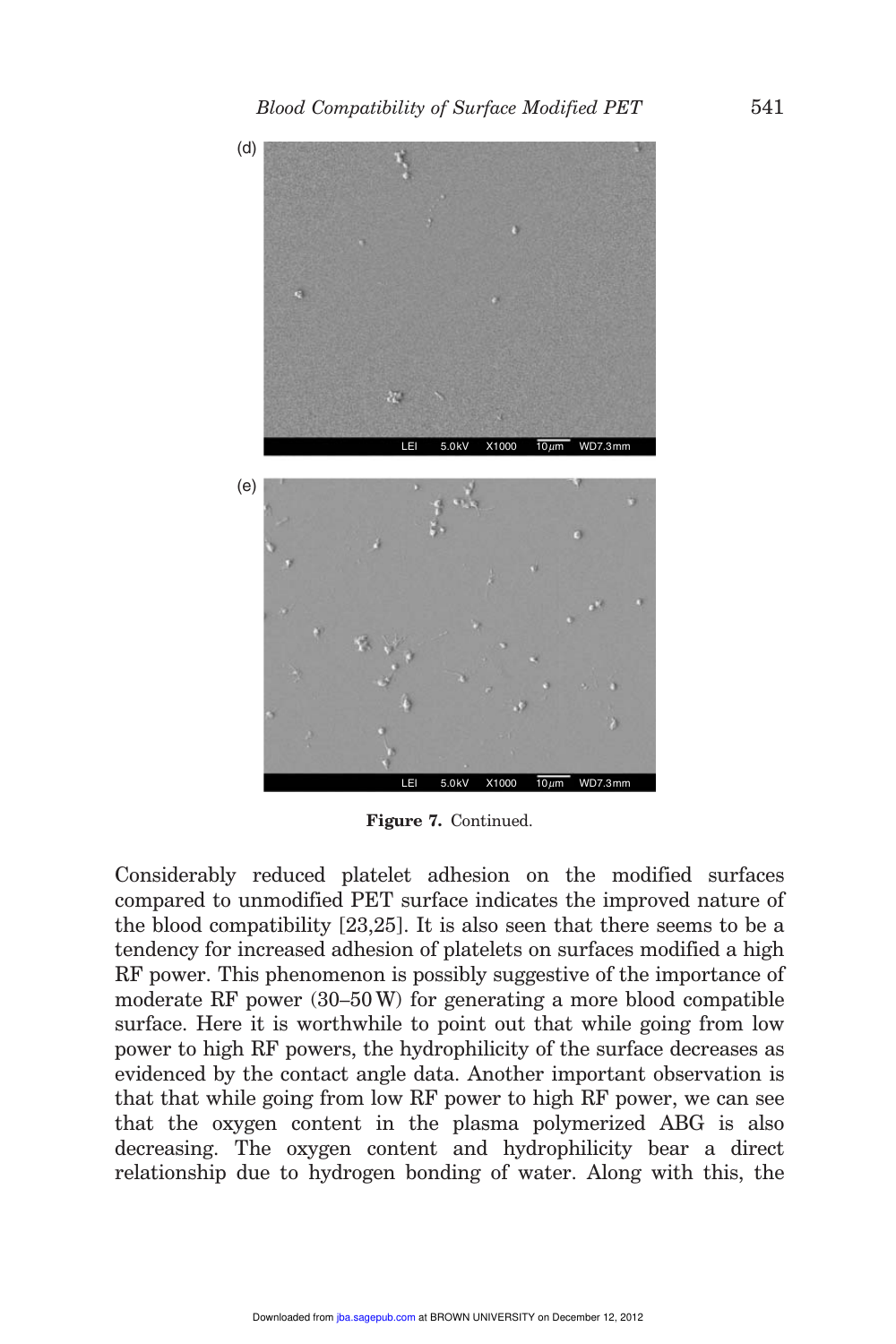reduction in the surface smoothness while going from low to high RF powers also could account for the reduction in the blood compatibility.

We are aware that platelet activation is a more important parameter than platelet adhesion for determining the biocompatible nature of the surface. Therefore, this observation of lower platelet adhesion on the modified surface should only be seen as a preliminary test of blood compatibility and more extensive investigations would be required to determine whether ABG-modified surface would be truly biocompatible.

Surface modification of PET using plasma polymerized ABG generates a surface which is hydrophilic and apparently less thrombogenic. Plasma polymerization has the unique advantage that one can obtain a highly uniform surface coverage on the substrate as a thin film which is strongly adhered onto the substrate irrespective of the nature of the substrate. Since this surface modification is solvent free, quick and highly industrial oriented one, modification of surfaces using plasma polymerized ABG has the advantage over any other surface modification methods and could be the subject of an extensive investigation.

## **CONCLUSIONS**

In summary, we have attempted to show in this study that an insoluble polymer from a glucose derivative, ABG can be generated by plasma polymerization of the powder at different RF powers. While going from low to high RF plasma power, oxygen content decreases in the polymer as well as surface hydrophilicity and smoothness of the deposited film. Moderate plasma power (30–50 W) provides very good surface modification leading to a smooth surface and good hydrophilicity. The adhesiveness of the polymer film onto PET surface was found to be excellent. The polymer film was highly cross-linked as demonstrated by its insolubility in water. Preliminary blood compatibility screening using static platelet adhesion tests tend to point to the improved biocompatible nature of the modified surface as compared to bare PET surface. Plasma surface modification using glucose and derivatives of glucose would be an interesting approach in the surface modification of biomaterials.

# ACKNOWLEDGMENT

The authors Baiju G. Nair, Saino Hanna Varghese and Remya Nair would like to thank Ministry of Education, Culture, Sports, Science & Technology, Japan (MEXT) for providing the financial support for their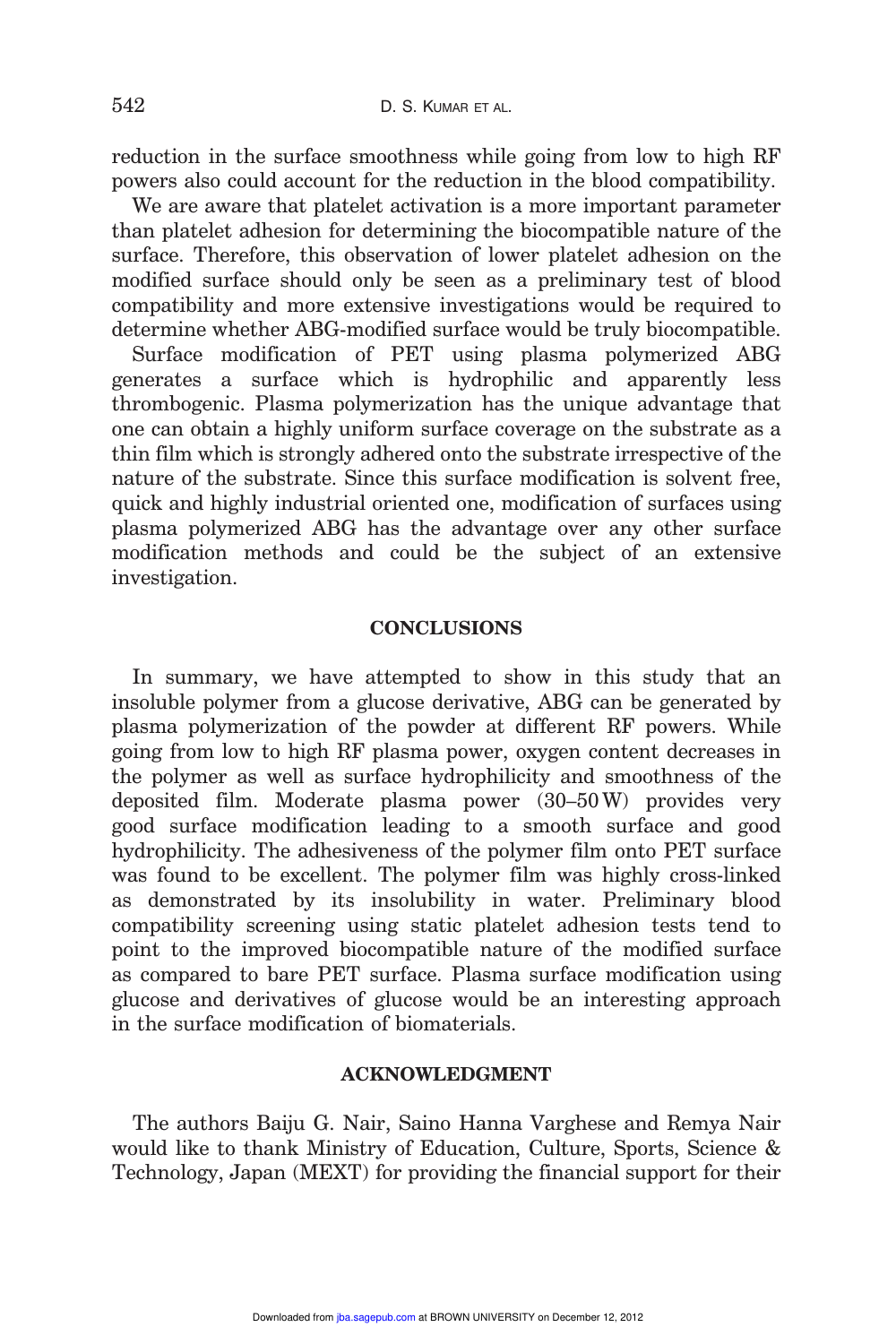research work. A. Jayakrishnan acknowledges the Invitation Fellowship provided by JSPS to visit Toyo University, Japan.

#### REFERENCES

- 1. Yasuda, H. and Gazicki, M. (1982). Biomedical Applications of Plasma Polymerization and Plasma Treatment of Polymer Surfaces, Biomaterials, 3: 68–77.
- 2. Yang, M.R., Chen, K.S. and He, L.J. (1997). The Interaction between Blood and the Surface Characteristics of Plasma Polymerized Films, Materials Chem. Phys., 48: 71–75.
- 3. Tang, Y.W., Santerre, J.P., Labow, R.S. and Taylor, D.G. (1997). Use of Surface-modifying Macromolecules to Enhance the Biostability of Segmented Polyurethanes, J. Biomed. Mater. Res., 35: 371–381.
- 4. Bhat, N.V. and Upadhyay, D.J. (2003). Adhesion Enhancement and Characterization of Plasma Polymerized 1,2-dichloroethane on Polypropylene Surface, Plasma Chem. Plasma Process, 23: 389-411.
- 5. Clarotti, G., Schue, F., Sledz, J., Benaoumar, A.A., Geckeler, K.E., Orsetti, A. and Paleirac, G. (1992). Modification of the Biocompatible and Haemocompatible Properties of Polymer Substrates by Plasma-deposited Fluorocarbon Coatings, Biomaterials, 13: 832–840.
- 6. Sakthi Kumar, D., Fujioka, M., Asano, K., Shoji, A., Jayakrishnan, A. and Yoshida, Y. (2007). Surface Modification of Poly (Ethylene Terephthalate) by Plasma Polymerization of Poly (Ethylene Glycol), J. Mater. Sci. Mater. Med., 18: 1831–1835.
- 7. Khorasani, M.T., Mirzadeh, H. and Irani, S. (2008). Plasma Surface Modification of Poly (l-lactic Acid) and Poly (Lactic-co-glycolic Acid) Films for Improvement of Nerve Cells Adhesion, Radiation Phys. Chem., 77(3): 280–287.
- 8. Sartori, S., Rechichi, A., Vozzi, G., D'Acunto, M., Heine, E., Giusti, P. and Ciardelli, G. (2008). Surface Modification of a Synthetic Polyurethane by Plasma Glow Discharge: Preparation and Characterization of Bioactive Monolayers, Reactive and Functional Polymers, 68(3): 809-821.
- 9. Yasuda, H. (1985). Plasma Polymerization, Academic Press, Florida.
- 10. Wang, J., Huang, N., Yang, P., Leng, Y.X., Sun, H., Liu, Z.Y. and Chu, P.K. (2004). The Effects of Amorphous Carbon Films Deposited on Polyethylene Terephthalate on Bacterial Adhesion, Biomaterials, 25: 3163–3170.
- 11. Wang, J., Pan, C.J., Huang, N., Sun, H., Yang, P., Leng, Y.X., Chen, J.Y., Wan, G.J. and Chu, P.K. (2005). Surface Characterization and Blood Compatibility of Poly(ethylene Terephthalate) Modified by Plasma Surface Grafting, Surface Coatings Technol., 196: 307–311.
- 12. Park, S., Bearinger, J.P., Lautenschlager, E.P., Castner, D.G. and Healy, K.E. (2000). Surface Modification of Poly(ethylene terephthalate) Anigoplasty Balloons with a Hydrophilic Poly(acrylamide-co-ethylene glycol) Interpenetrating Network Coating, J. Biomed. Mater. Res., 53: 568–576.